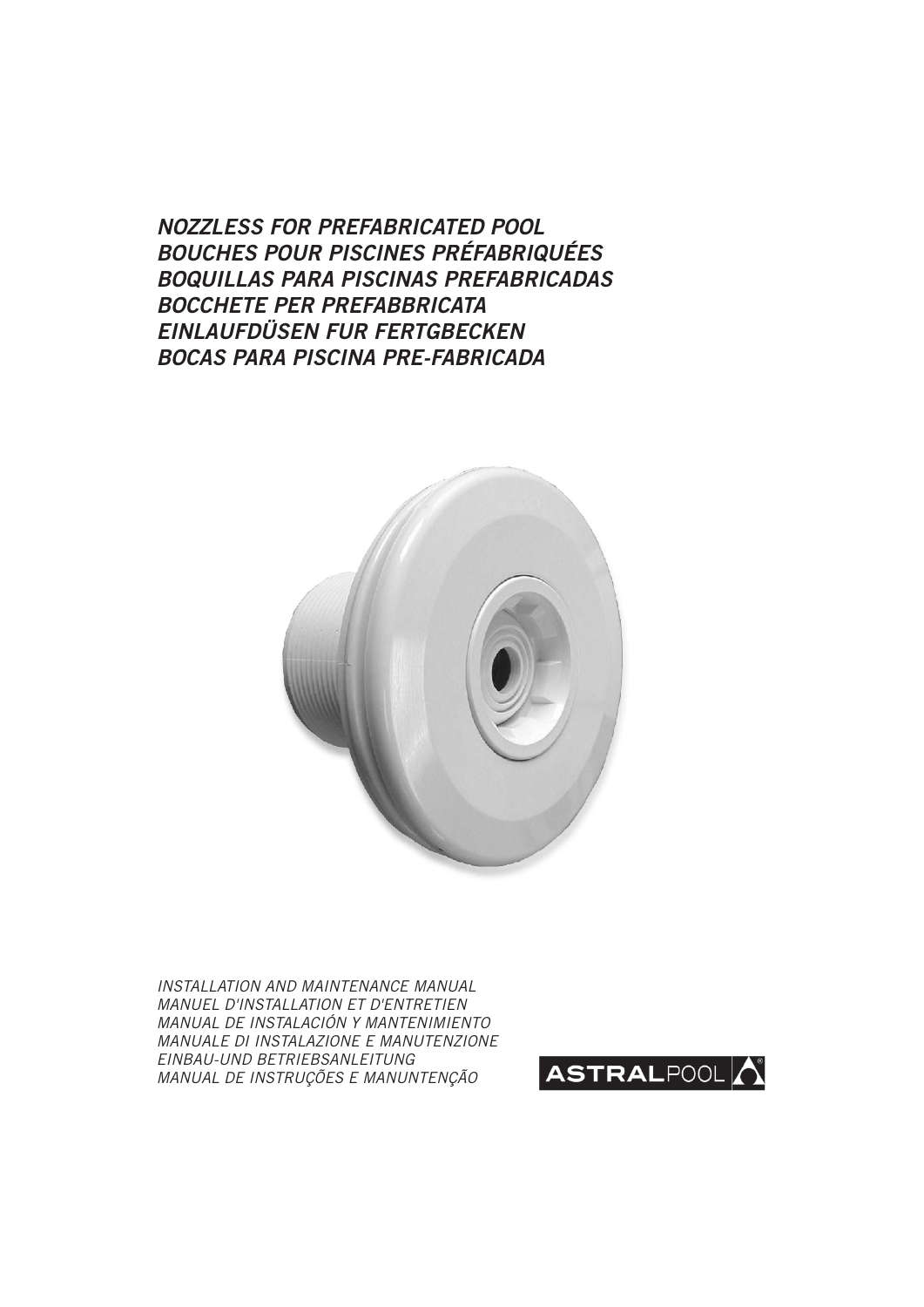### *ENGLISH*

**IMPORTANT: The instruction manual you are holding includes essential information on the safety measures to be implemented for installation and start-up. Therefore, the installer as well as the user must read the instructions before beginning installation and start-up.**

One of the most important factors at the design stage of a swimming pool is the prevision for an efficient and uniform recirculation of the pool water.

The specific function of the return inlets is to create a current within the pool using the return water from the filtration system.

The type of pool and flow required will determine the number of inlets needed. The positioning of the inlets is also important so that a uniform circulation of water is created avoiding the possibility of dead spots.

In pools with skimmers (placed opposite the direction of the prevailing winds, figs. 1  $\&$  2), the return inlets should be positioned either on the opposite wall or on the side walls.

In those pools where an overflow channel has been installed, rt is advisable to install the return inlets either in the bottom of the pool or in the lower part of the side walls. Fig 3

**IMPORTANT:** All new model return inlets are now supplied with the ball marked with a series of "knock-outs" at 14 mm, 20 mm and 25 mm thus enabling the required flow to be selected at the time of installation A special tool is available which when used with a mallet will help remove the unwanted part(s) of the ball. (See figure 4)

**N.B : Remove the ball from the return inlet and carry out the "knock out" process on a flat surface.**

## *FRANÇAIS*

**IMPORTANT: le manuel d'instructions que vous avez entre les mains contient des informations de première importance sur les mesures de sécurité à adopter au moment de l'installation et de la mise en service. Il est par conséquent indispensable que l'installateur et l'utilisateur lisent attentivement les instructions avant de commencer le montage et la mise en marche.**

Un des facteurs les plus importants à prendre en compte au moment de la conception d'une piscine, est de prévoir un recyclage homogène et efficace.

La fonction spécifique des bouches de refoulement est la création d'un courant d'eau a l'intérieur du bassin dont la finalité est de refouler une eau filtrée.

Le type de piscine et le débit détermine par la pompe sont les paramètres qui déterminent la quantité de bouches de refoulement à mettres en place. Leur disposition dort conduire à une circulation uniforme dans tout le bassin, en évitant de créer des angles morts. Si la piscine est équipée de skimmers ils devront être installes face aux vents dominants (figures 1 et 2) les bouches de refoulement seront placés sur le mur opposé ou sur les murs latéraux.

Dans les piscines à débordement, il est conseillé de placer les bouches de refoulement au de la piscine ou en fond de paroi latérale. (Figure 3)

**IMPORTANT :** Tous les modèles de bouche possèdent désormais un nouveau système pour la rotule de refoulement. Celui-ci consiste a ce que la rotule soit livrée marquée d'une série de diamètres (14-20-25) de façon à ce que l'on puisse sélectionner le diamètre souhaité, au moment de l'installation, obtenant ainsi différents débits. Pour cette raison, la bouche est donc livrée avec une pièce, qui permettra d'obtenir le diamètre souhaité de la rotule, à I'aide d'un marteau (voit figure 4)

**ATTENTION : Retirer la rotule de la bouche de refoulement, réaliser l'operation sur une superficie plate.**

# *ESPAÑOL*

**IMPORTANTE : El manual de instrucciones que usted tiene en sus manos, contiene información fundamental acaerca de las medidas de seguridad a adoptar a la hora de la instalación y la puesta en servicio. Por ello, es imprescindibles que tanto el instalador como el usuario lean las instrucciones antes de pasar al montaje y la puesta en marcha.**

Uno de los factores más importantes a tener en cuenta en el momento de diseñar una piscina es la de prever una recirculación de agua uniforme y eficaz.

La función específica de las boquillas de impulsión, es la de crear una corriente de agua en el interior, aprovechando el retorno de las aguas filtradas.

El tipo de piscina y el caudal determinado por la bomba son los parámetros para la elección de la cantidad de boquillas de impulsión. Su distribución debe procurar una circulación uniforme por toda la piscina, evitando crear rincones estancos.

En las piscinas provistas de skimmers colocados siempre en contra de la dirección de los vientos predominantes (fig.1 y 2), las boquillas deben de instalarse en la pared contraria o en los laterales.

En las piscinas provistas de rebosadero continuo, es aconsejable colocar las boquillas abajo en la pared lateral. Fig.3

**IMPORTANTE :** todos los modelos de boquillas, incorporan un sistema para la bola de impulsión. Este consiste en que la bola se suministra premarcada con una serie de diámetros (14-20-25) de modo que se pude seleccionar uno de ellos en el momento de la instalación, obteniendo así diversos caudales. Por este motivo, la boquilla se suministra con una pieza adjunta, la cual ayudándose de una maza, se podrá conseguir el diámetro de bola deseado (fig.4)

**ATENCIÓN: extraer la bola de la boquilla de impulsión y realizar la operación sobre una superficie plana.**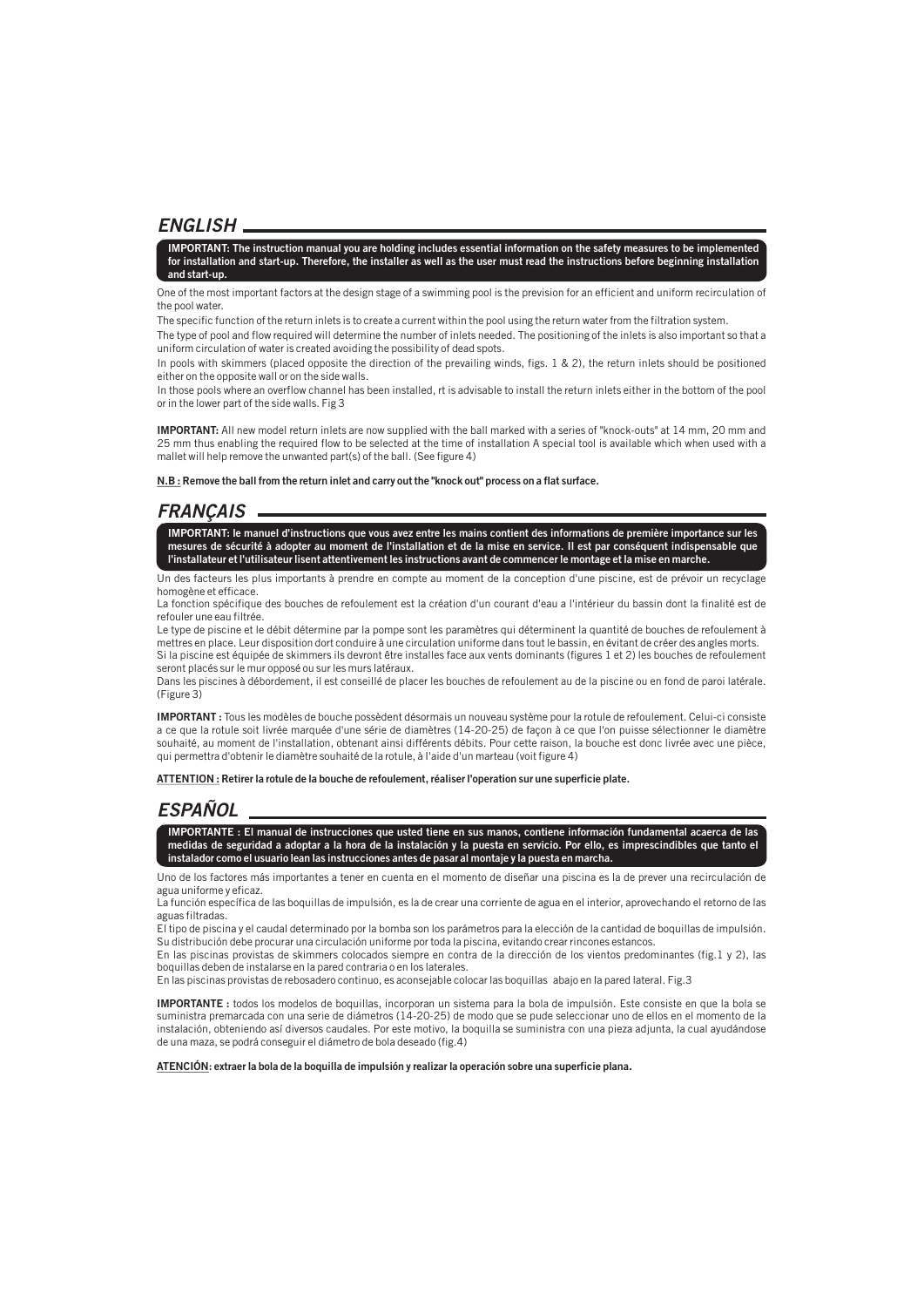#### *ITALIANO*

**IMPORTANTE: Il manuale d'istruzioni in suo possesso contiene informazioni fondamentali sulle misure di sicurezza da adottare per l'installazione e la messa in servizio. Per ciò è imprescindibile che sia l'installatore che l'utente leggano le istruzioni prima di iniziare il montaggio e la messa in servizio.**

Uno dei fattori piu importanti da tenere presenti al momento di disegnare una piscina e la previsione di un ncircolo dell'acqua uniforme ed efficace

La funzione specifica delle bocchette di mandata e quella di creare una corrente all'interno della vasca, sfruttando il ritorno dell'acqua fíltrata

II tipo di piscina e la portata determínata dalla pompa sono i parametri da considerare per stabilire la quantita delle bocchette di mandata necessarie. La loro distribuzione deve provocare una circolazione uniforme per tutta la piscina ed evitare che si formino angoli di ristagno dell'acqua

In quelle piscine in cui si prevede una collocazione degli skimmer orientata in senso contrario rispetto ai venti predominanti (figure 1 e 2), le bocchette di mandata dovranno essere installate nella parete a questi opposta o nelle pareti laterali

Nelle píscine dotate di bordo sfioratore continuo, e consigliabile collocare le bocchette di mandata sul fondo o nella parte inferiore della parete laterale. Figure 3

**IMPORTANTE:** Tutti i modelli delle bocchette di mandata, incorporano un nuovo sistema per la selezione della sfera. Questo consiste nel fatto che sulle sfere viene premarcata una serie di diametri (14-20-25), in modo che si possa selezionare uno di essi al momento dell'installazione ottenendo cosí diverse portate Per tale ragione, la bocchetta viene dotata di un pezzo aggiuntivo, attraverso il quale, con l'aiuto di una mazza o di un oggetto similare si potra ottenere il diámetro della sfera desiderato (si veda la figura 4)

**ATTENZIONE: estrarre la sfera della bocchetta di mandata e realizzare l'operazione su una superficie piana.**

#### *DEUTSCH*

**WICHTIG: Das Handbuch mit den Betriebsanleitungen, das Sie in Händen halten, enthält wichtige Information über die anzuwendenden Sicherheitsmaßnahmen für die Installation und Inbetriebnahme. Es ist daher unerläßlich, daß die Anweisungen vom Installateur und vom Benutzer vor der Montage und Inbetriebnahme aufmerksam durchgelesen werden.**

Bel der Planung eines Schwimmbades ist die gleichmässige und wirkungsvolle Wasserzirkulation einer der wichtigsten Faktoren. Einlaufdüsen bewirken einen Wasserumlauf innerhalb des Beckens und führen dabei das gefilterte Wasserzurück.

Der Schwimmbadtyp und die Wasserdurchlaufmenge der Pumpe sind die Parameter zur Festlegung der AnzahI der Einlaufdüsen. Ihre Verteilung muss emen gleichmässigen Wasserumlauf sowie eine Wasserumwälzung bis in alle Ecken garantieren.

Die Einlaufdüsen sollten im Becken an der Schmalseite mit der Hauptwindnchtung, d.h. gegenüber den Skimmern, oder an den Beckenlängsseiten angebracht werden.

Bei Schwimmbädern mit Überlaufrinne ist es ratsam die Einlaufdüsen im Boden oder ganz unten in den Längsseiten anzubringen. Abb. 3

**WICHTIG:** Alie Modelle der Einlaufdüsen verfügen, über ein neues System für die Bestimmung der zugehörigen Einlaufdüsenkugel. Dieses besteht darin, dass eine Kugel geliefert wird, bei der verschiedene Durchmesser (14-20-25) vormarkiert sind, so dass dieser zum Zeitpunkt der Montage gewähit werden kann und man dadurch verschiedene Wasservolumen erhält. Aus diesem Grund wird die Emiaufdüse mit einem Zusatzteil geliefert, mit dem wir unter Zuhilfenahme eines KIotzes o.ä den gewünschten Durchmesser der Kugel erhalten können (Siehe Abb 4).

**ACHTUNG: Die Kugel der einlaufdüse herausnehmen und die Operation auf einer ebenen Fläche durchführen.**

#### *PORTUGUÊS*

**IMPORTANTE: O manual de instruções que você tem nas mãos contém informação fundamental sobre as medidas de segurança a tomar ao realizar a instalação e a colocação em funcionamento. Por isso, é imprescindível que tanto o instalador como o utilizador leiam as instruções antes de realizar a montagem e a colocação em funcionamento.**

Um dos factores mais importantes a ter em conta no momento de desenhar uma piscina è a de prever urna recirculação de água uniforme e eficaz

A função especifica das bocas de impulsão é a de criar urna corrente de água no interior da piscina aproveitando o retorno de água filtrada.

O tipo de piscina e o caudal determinado pela bomba são parâmetros para a quantidade de bocas de impulsão. A sua distribuição deve procurar uma circulação uniforme por toda a piscina evitando criar cantos mortos.

Nas piscinas que estejam previstas skimmers colocados contra a direcção dos ventos predominantes (figuras 1 e 2) as bocas de impulsão devem instalar-se na parede contrária ou nas laterais.

Nas piscinas equipadas com grelha de caleira e aconselhavel colocar bocas de impulsão abaixo na parede lateral. Figura 3

**IMPORTANTE:** Todos os modelos de bocas, incorporam um novo sistema para a bola de impulsão. Consiste que a bola é fornecida pre-marcada com urna serie de diâmetros (14-20-25) de modo que se possa seleccionar um deles no momento da instalação obtendo assim diversos caudais. Por este motivo, a boca é fornecida com urna peça anexa, a qual com a ajuda de um martelo ou similar, se poderá conseguir o diâmetro de bola desojado. (ver figura 4).

**ATENÇÃO: Extrair a bola da boca de impulsão e realizar a operação sobre uma superfície plana.**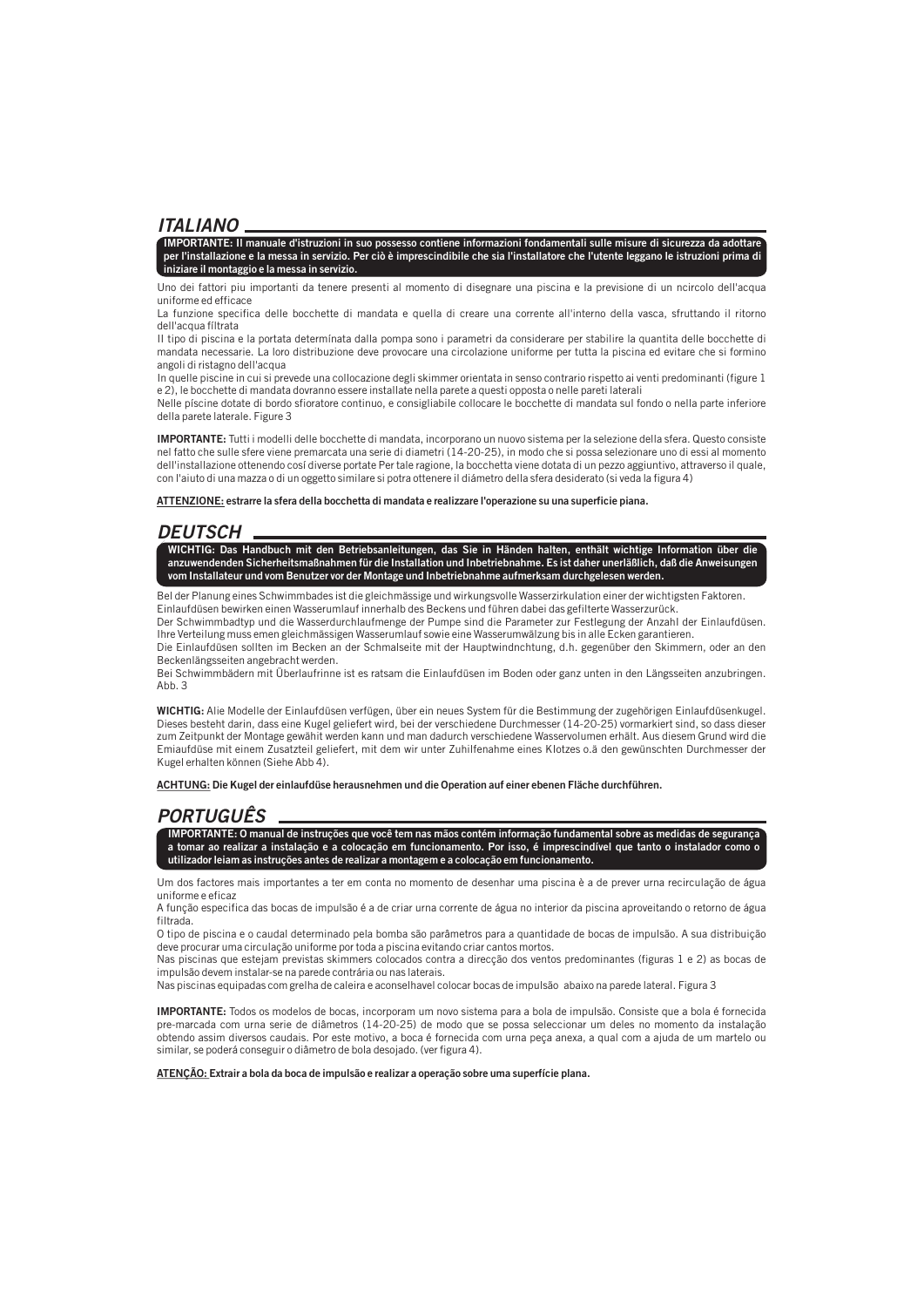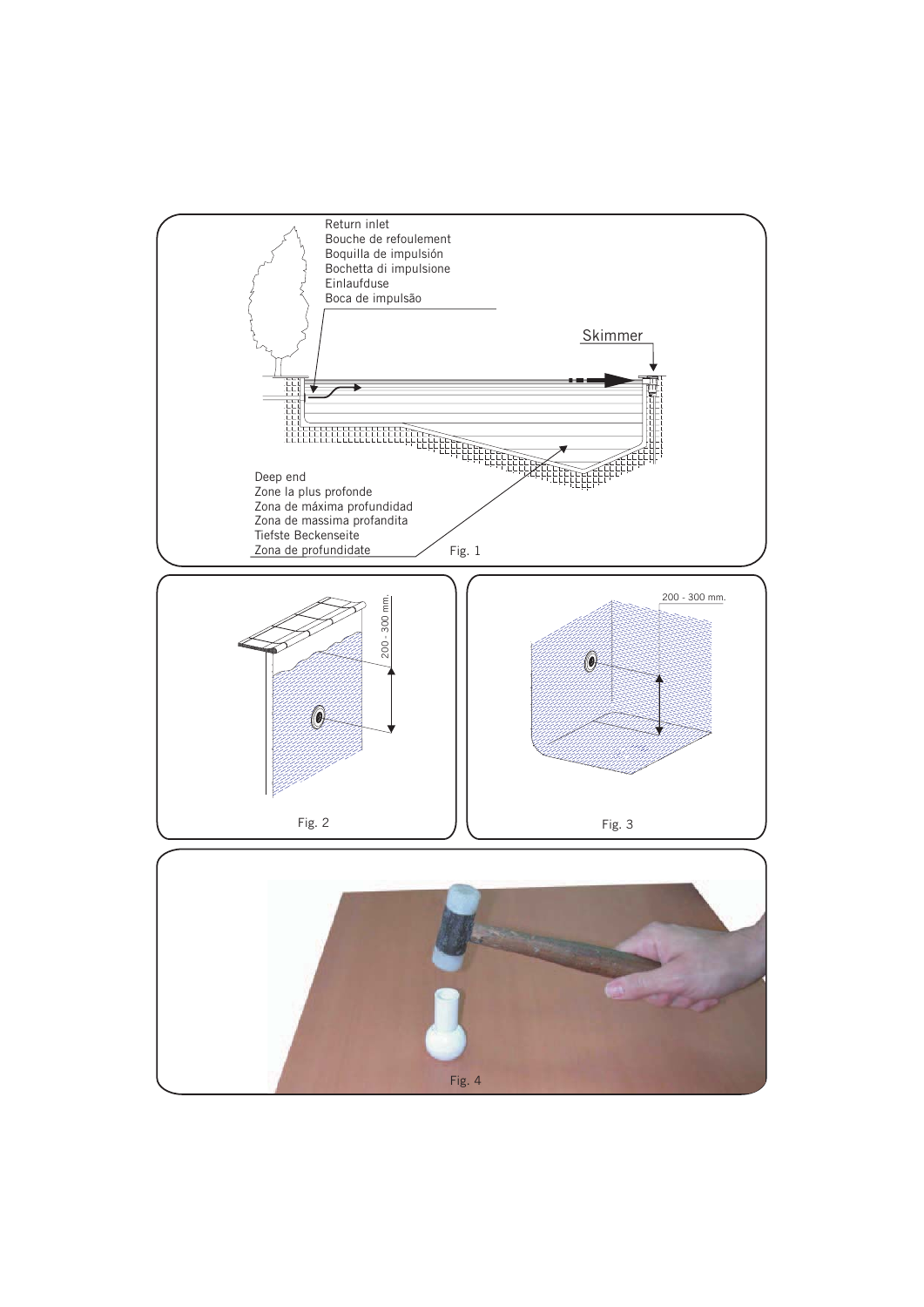